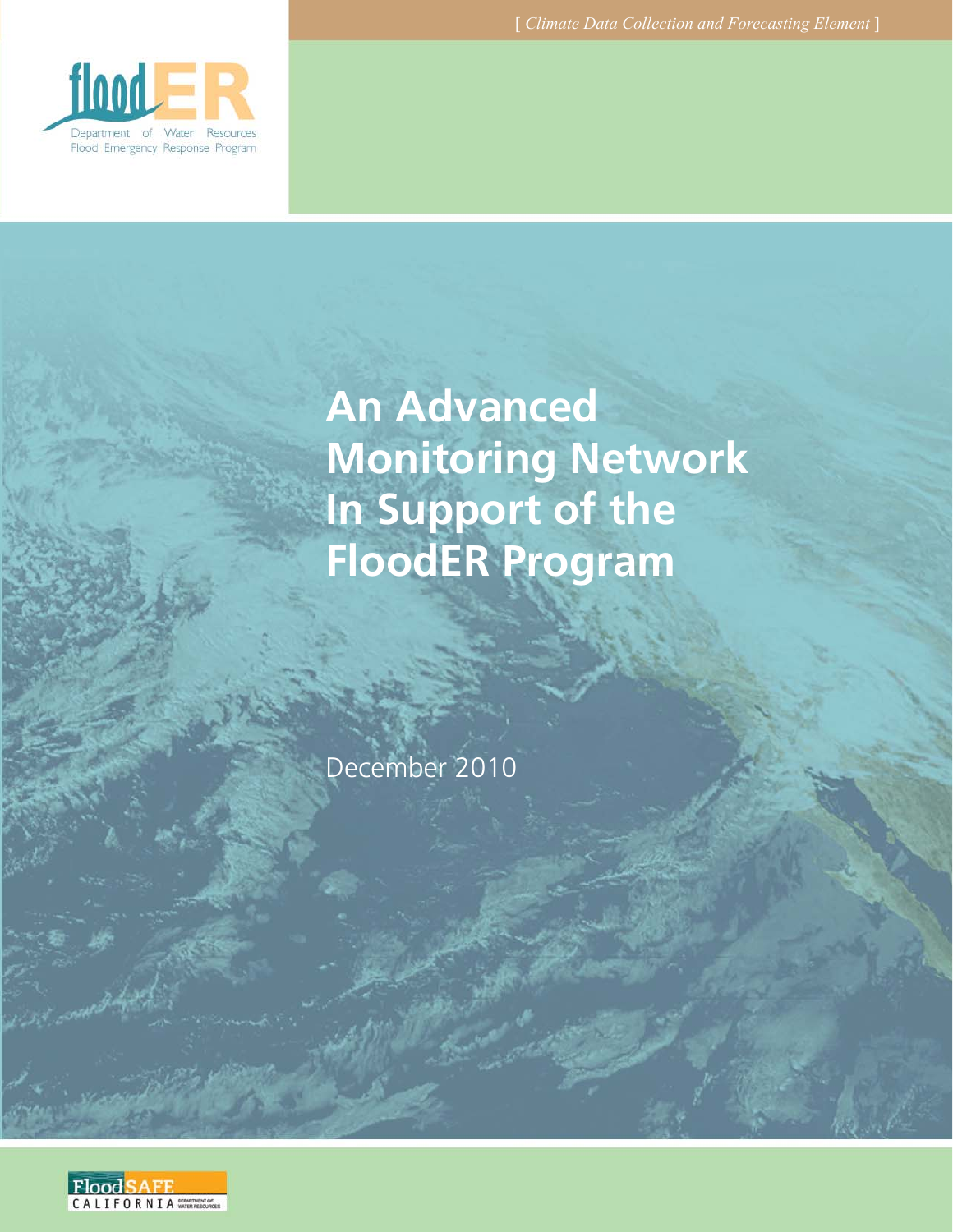Introduction<br>
Extreme precipitation<br>
to California. Althou<br>
commonplace or extr<br>
climate change. Qua<br>
of short-term precipit<br>
technologies and prov<br>
and accuracies in forec<br>
Administration's Eart<br>
Institution of Ocean Extreme precipitation and the resulting flooding events cause death and disruption to California. Although uncertainties abound, such events may become more commonplace or extreme as a result of warmer ocean temperatures related to climate change. Quantitive Precipitation Forecasts (QPF) provide an estimate of short-term precipitation that is used in flood forecasting. By using existing technologies and providing additional observations we can improve information and accuracies in forecasting these events. The National Oceanic and Atmospheric Administration's Earth System Research Laboratory (NOAA-ESRL) and Scripps Institution of Oceanography (Scripps) have developed a tiered program of observations to help California respond to extreme precipitation events with tiers of observations segregated according to increasing technical complexity and cost. The four tiers range from proven technologies that are available today at relatively low costs and are ready for rapid deployment, to high-cost technologies that still require development. An overview of the contents of the tiers is presented in this document.

> Over the next five years, NOAA-ESRL, in partnership with the California Department of Water Resources (DWR) and Scripps, will begin implementing elements of the first and second tiers of observation equipment along with associated data processing, modeling, data display, and decision support tools for an integrated information package. Data streams from these new observations will be made available to the public through the California Data Exchange Center (CDEC). To the extent possible, other partners will be identified to provide additional support for this effort called the 21st Century Extreme Precipitation Observation Network.

> A combination of the Tiers I and II observing components will greatly improve the ability to track and, ultimately, to predict the evolution and severity of extreme precipitation events.

> Recent research has shown that extreme precipitation in California is most often a result of land-falling atmospheric rivers. Figure 1 shows an atmospheric river that impacted California and the associated flooding that occurred on the Russian River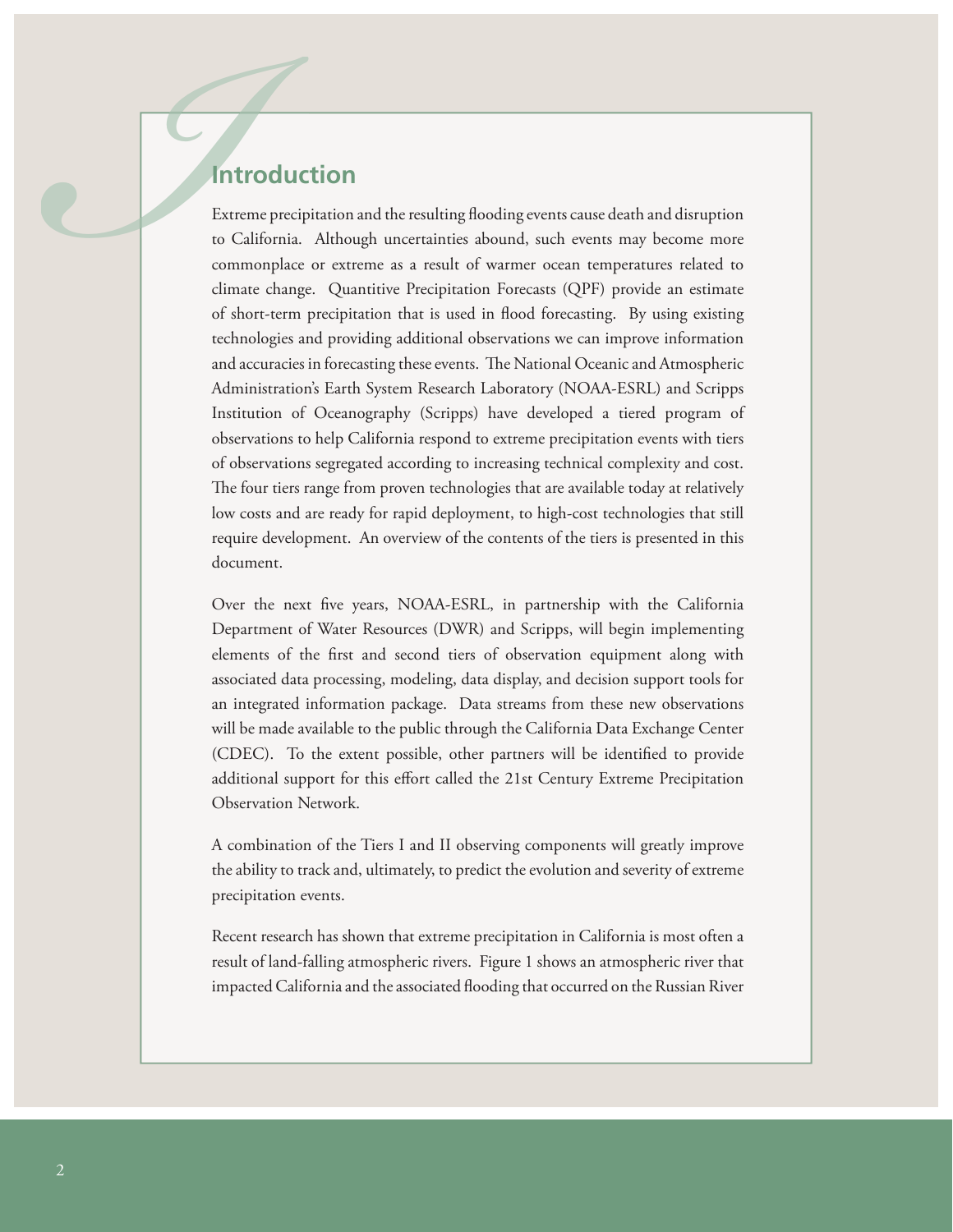in 2004. Land-falling atmospheric rivers focus concentrated plumes of water vapor at the coast (hence their name) resulting in intense and orographically enhanced rainfall. Offshore, atmospheric rivers are monitored by polar-orbiting satellites, which provide twice-daily snapshots of the total amount of water vapor in the atmosphere. However, satellite based techniques do not work over land. Tiers I and II observations extend offshore satellite observations of atmospheric rivers over land so that moisture plumes can be tracked as they cross the coastal mountains and impact the Sierra Nevada. Tier I adds soil moisture observations that play a critical role in both flood forecasting (precursor) and long-term drought monitoring, and small radars designed to track time variations of the altitude of the rain-snow transition at many locations along the Sierra. Accurate estimation of the melting (freezing) altitude is critical to forecast runoff and the potential for flooding. Over time, these observations will create an important climate record and data sets with which models can be verified and forecasts improved.



Figure 1. An atmospheric river, which impacted California on February 16, 2004. Warm colors indicate more water vapor.

The full value of these observations will only be realized if, from the onset, assimilation and modeling systems are developed to take full advantage of the resulting data streams. Tools that bring the new observations into a coherent depiction of the pre storm and evolving storm-time environments will enhance quantitative prediction of precipitation. Thus, as the program is advanced through the observational tiers, a complementary effort in assimilation, modeling, and display will be necessary to ensure maximum benefit for the investment in observational infrastructure.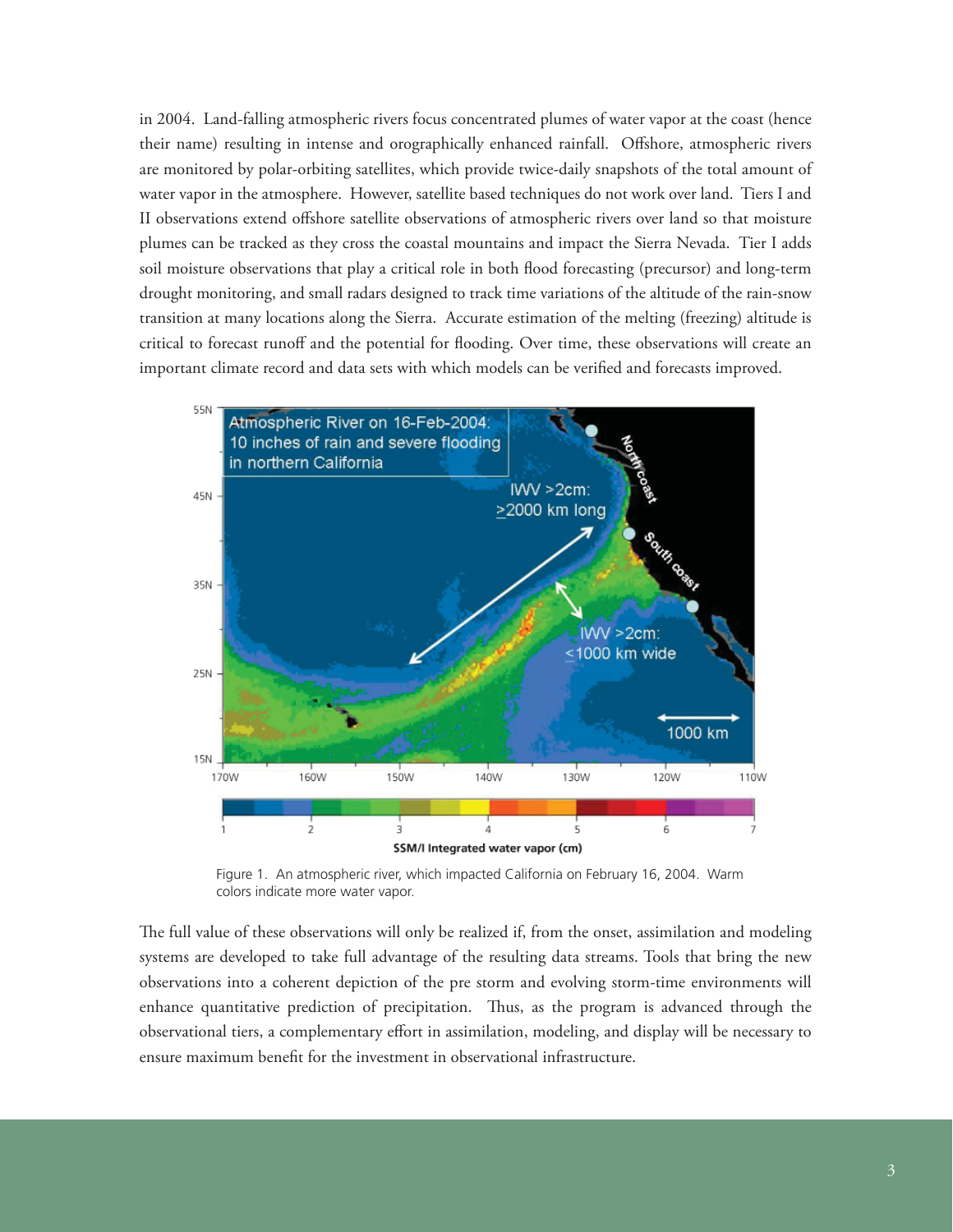Decision support tools will be developed to integrate information (knowledge, modeling, observations) into rapidly accessible and understandable indicators and thresholds. These will provide frameworks for probabilistic threat assessments and decision-making regarding extreme precipitation and flood potentials over a variety of time scales.

The immediate benefit comes in the operations arena where the new data will inform forecasting and flood management. Placing the data on CDEC will enable broad use of the data by outside agencies and the public. Over time the data collected from this network will provide valuable information for the description of California's climate and its long-term evolution.

# **A Tiered Approach Investment in the Observation Program**

NOAA-ESRL and Scripps developed the concept of the 21st Century Observations Program for California based on a recognition that several new observational technologies have become available in the past decade, that offer marked enhancements and complements to existing observational networks developed in the later half of the 20th Century. Some of these new technologies are already being used in experimental settings and need only the support to extend them into sustained operational networks; other technologies are more expensive or more speculative at present. Consequently, the program of new observations was conceived in terms of a sequence of steps or tiers of observations of increasing complexity and cost.

DWR has identified Tiers I and II as significant elements of upgrades for California's observation network that will benefit flood control and water supply in the short term and climate monitoring efforts in the long term. Figure 2 shows the locations and types of instruments in Tier I. The instruments include:

#### **A four tiered program has been developed to improve information**  for flood forecasting:

**Tier I** builds on existing networks using proven, relatively low-cost technologies.

**Tier II** continues the use of proven technology, with more costly equipment.

**Tier III** adds higher cost technologies whose operational merit may not yet have been demonstrated conclusively.

**Tier IV** observations use technologies that are optimistically anticipated but that remain speculative.

- » GPS-Met stations that continuously monitor variations of the total amount of water vapor in the atmosphere above the stations
- » Soil moisture monitoring at Remote Automated Weather Stations (RAWS) and DWR California Cooperative Snow Survey (CCSS) sites
- » Vertically pointing radar at reservoir sites to continuously monitor how much of the contributing catchments are receiving rain versus snow during storms.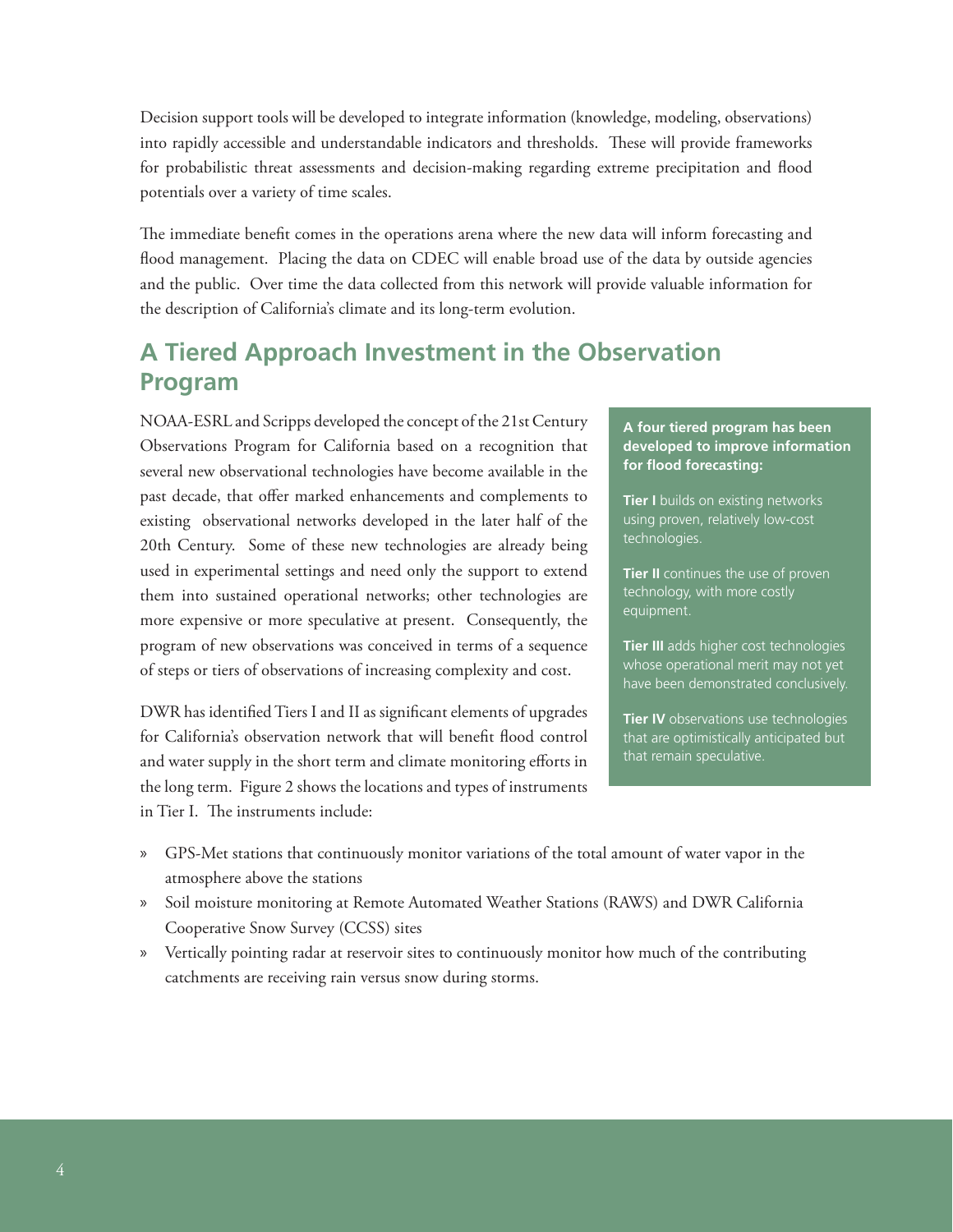## **Map of Tier I**



Figure 2. Map of California showing location and distribution of Tier 1 instrumentation (figure courtesy of Mike Dettinger and Allen White).

The GPS-Met component of Tier I economizes by using existing networks of telemetered, ultra-precise GPS receivers maintained by the United States Geological Survey (USGS) and Scripps for monitoring tectonic movements. In order to use these tectonic monitors for water-vapor observations, relatively minor meteorological equipment needs to be added to provide for key atmospheric water vapor information. Similarly, the soil-moisture component of Tier 1 builds upon the existing telemetry at monitoring sites of two of the State's existing meteorological and snow monitoring networks. Finally, the rain-snow radars are a new development that was largely motivated by the discussions that spawned the 21st Century Observations Program, extracting a low-cost solution from more complete but more expensive technologies that will be deployed more sparingly as part of Tier II.

Tier II builds upon Tier 1 instrumentation, adding several Atmospheric River Observatories along the coast to the observation network. Whereas Tier I sites provide surface or integrated observations, Tier II sites profile the atmosphere to provide detailed information aloft. The location of these elements and their relative position to Tier I instrumentation is shown in Figure 3.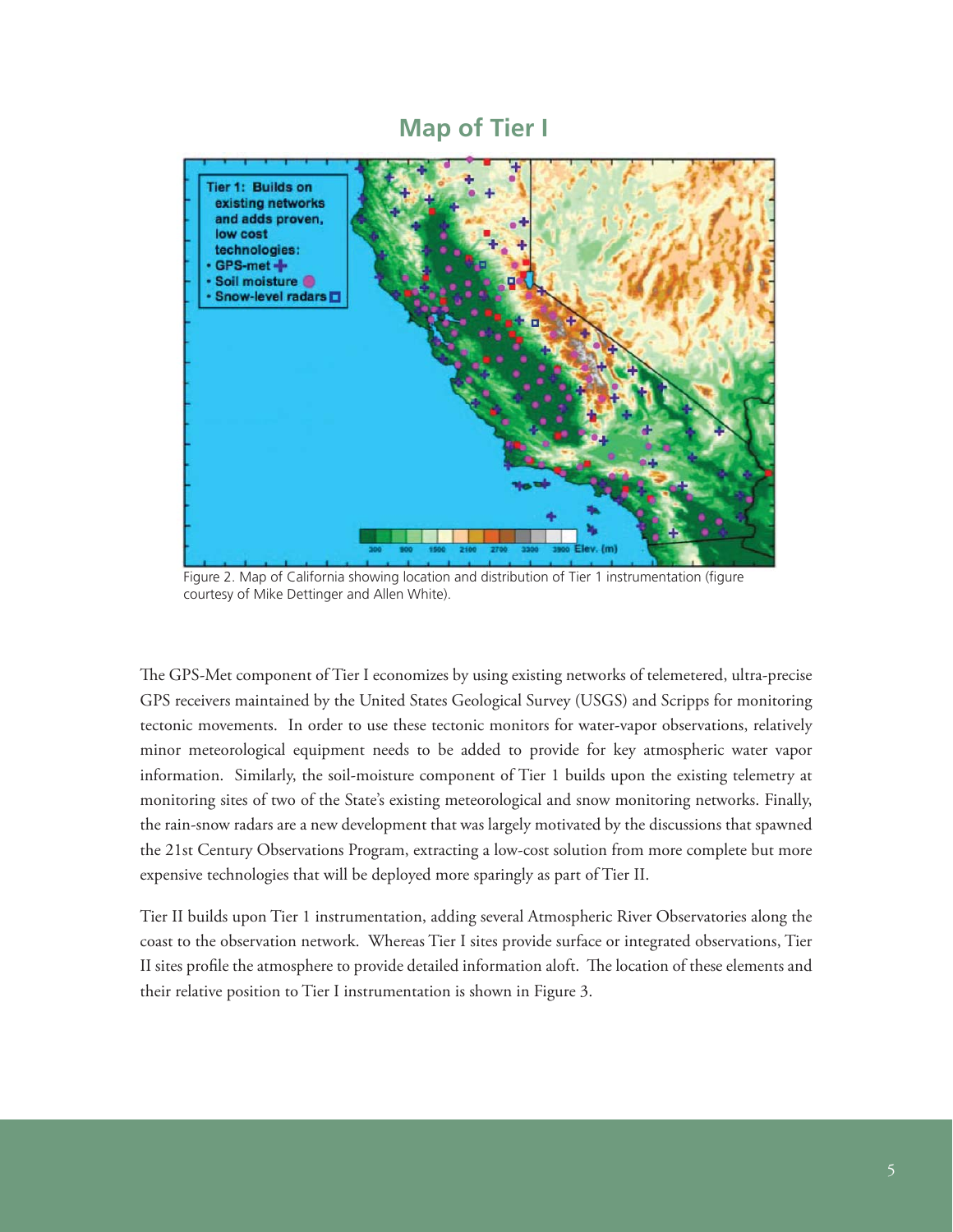

### **Map of Tier II**

Figure 3. Location of Tier II instrumentation in California

Tiers III and IV are more speculative but give indication of strategies that would take advantage of some key developing technologies in coming years. Tier III adds offshore monitoring of the atmosphere using an ocean buoy network, and gap-filling radars across the state. Tier IV adds an offshore aerial-reconnaissance program to directly monitor the strength and location of atmospheric rivers approaching California by using unpiloted aerial vehicles.

# **Data Assimilation, Forecasting, and Decision Support Displays**

The first two tiers of the enhanced observing system provide advanced forecasting products. The National Weather Service (NWS) global and national scale numerical modeling will allow deciphering impacts of large (Pacific) scale atmospheric processes on small-scale California river basins of concern over a 0- to 5-day period. The advanced observations will be used to create highly detailed depictions of existing weather that when used as model, initial conditions will significantly enhance the precipitation forecasts for day 0-2; the global-regional nested system will allow detailed forecasts out in the 3-5 day period. The combination of high resolution data-driven forecasts and globally influenced longer term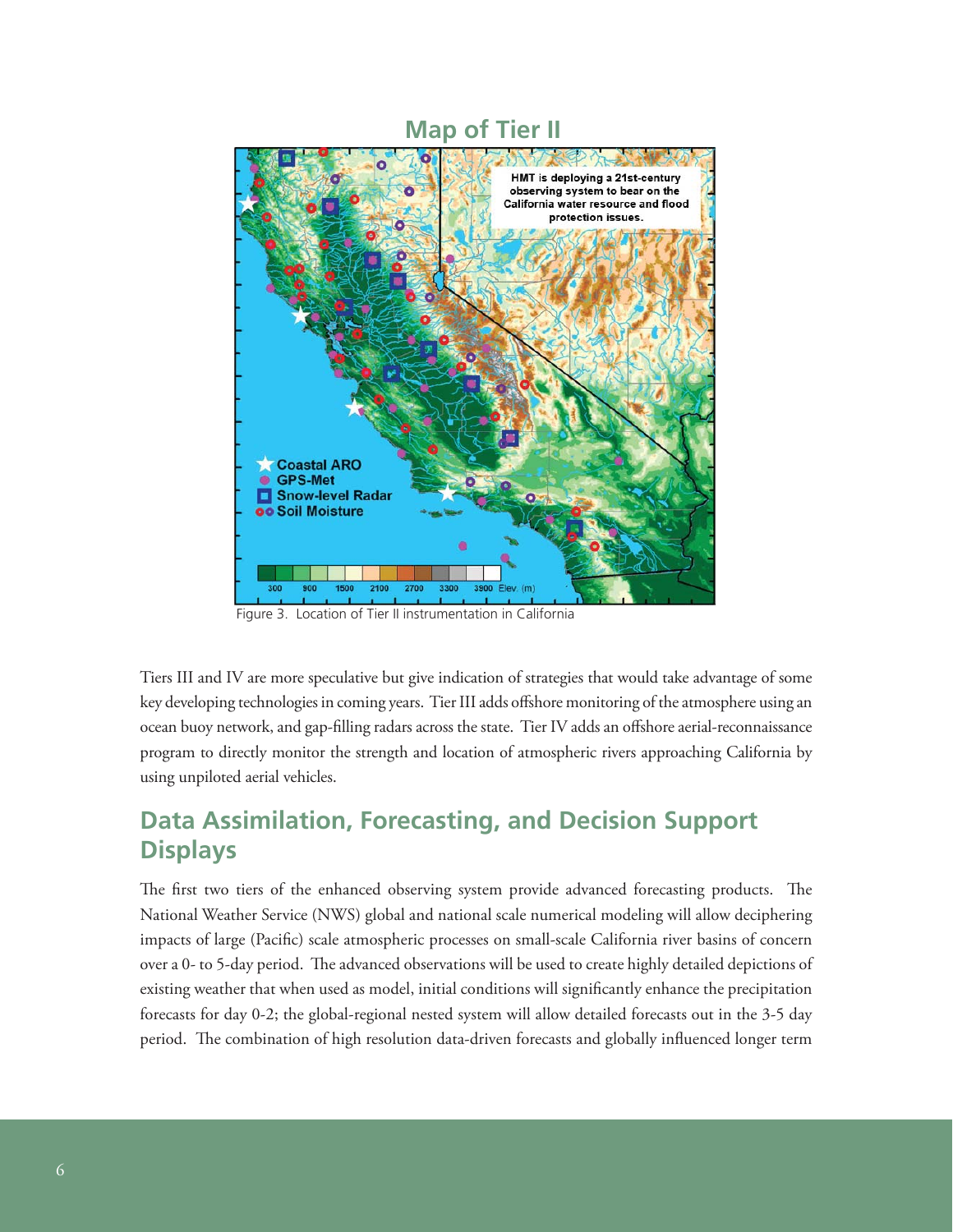forecasts will provide water managers sound guidance to drive decisions out to 5 days and beyond. By running multiple versions of the regional models probabilistic, 5-day forecasts can be produced to aid water managers in their decision making.

# **Five-Year Implementation Program**

The implementation of all Tier I and Tier II instrumentation are planned for 2008 through 2013. A year-by-year breakdown of instrumentation installations are outlined in table below. Details of the locations of each year's installation will be coordinated among DWR, NOAA and the Scripps personnel.

| Tier 1                | <b>Proposed</b> | Year 1        | Year 2         | Year 3            | Year 4        | Year 5 | <b>Total</b> |
|-----------------------|-----------------|---------------|----------------|-------------------|---------------|--------|--------------|
| <b>GPS-Met Sites</b>  | 84              | 8             | 16             | 20                | 20            | 20     | 84           |
| Soil Moisture Sites   | 100             | 10            | 20             | 20                | 25            | 25     | 100          |
| Snow Level Radars     | 24              | $\mathcal{P}$ | $\overline{2}$ | 6                 |               |        | 24           |
| Tier II               | <b>Proposed</b> | Year 1        | Year 2         | Year <sub>3</sub> | Year 4        | Year 5 | <b>Total</b> |
| Atmos. River Obs.     |                 | $\Omega$      | $\Omega$       |                   |               |        |              |
| <b>Wind Profilers</b> | 8               |               | $\Omega$       |                   | $\mathcal{R}$ | 3      | 8            |

Table 1. Year-to-year breakdown of Tier 1 & Tier 2 instrumentation implementation

Data streams from the field sensors will be made available to the research community and public through DWR's California Data Exchange Center.

# **Points of Contact**

#### **DWR:**

Jon Ericson Mike Anderson California Department of Water Resources Division of Flood Management 3310 El Camino Avenue Rm 200 Sacramento, CA 95821 Phone (916) 574-2830 jericson@water.ca.gov (Jon) manderso@water.ca.gov (Mike)

#### **NOAA:**

Principal Contact: Timothy Schneider 325 Broadway, R/PSD2

#### **USGS/Scripps/UCSD:**

Mike Dettinger and Dan Cayan USGS/Scripps Institution of Oceanography UC San Diego, Dept 0224 9500 Gilman Drive La Jolla, CA 92093-0224 Phone: (858) 822-1507 mdettinger@ucsd.edu or dcayan@ucsd.edu